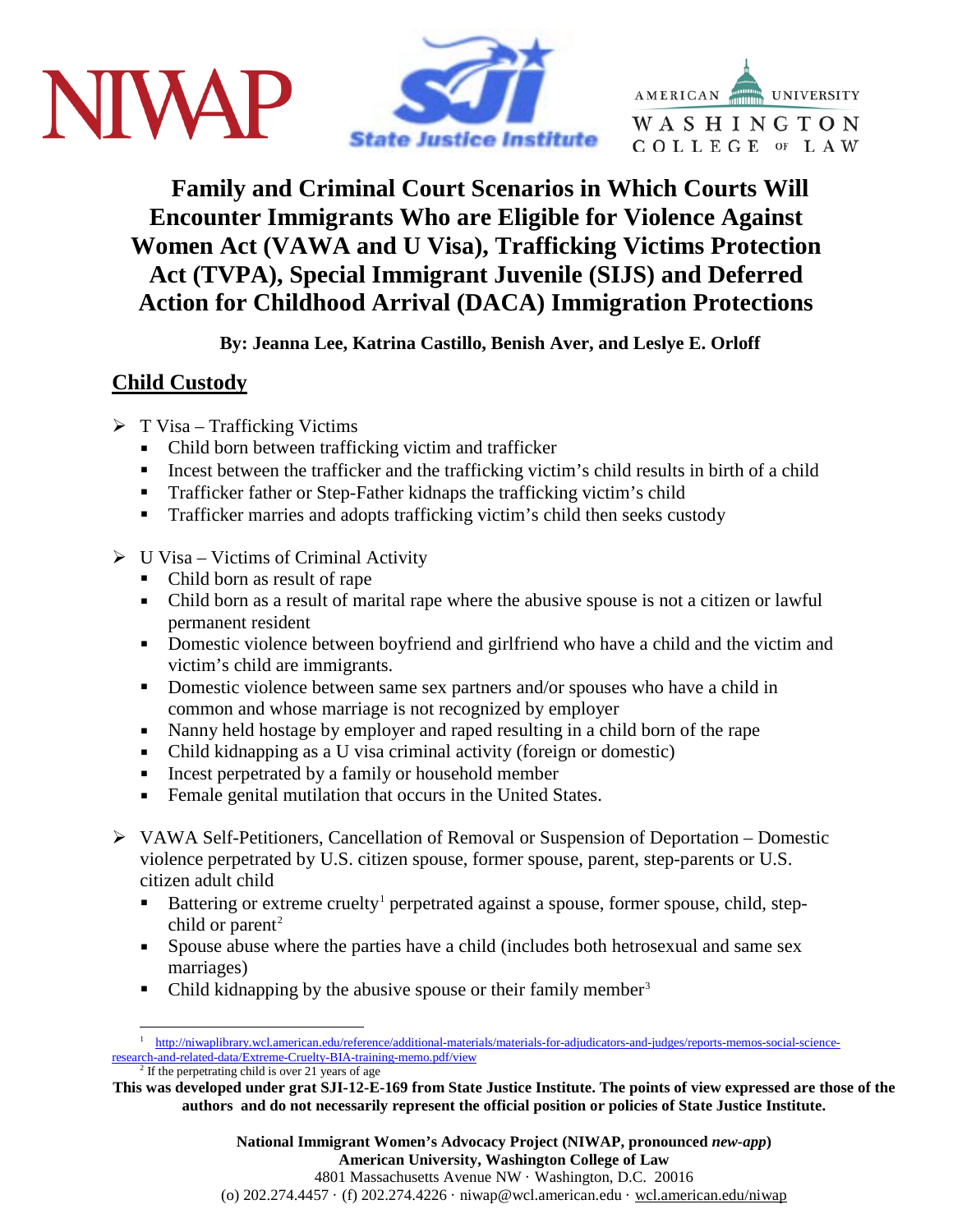- Abuse of an Immigrant child or step-child (adoption not required)
- Incest perpetrated by a parent or step-parent
- Child abuse of an immigrant child or citizen child where the non-abusive immigrant parent married to the US Citizen or Legal Permanent Resident Parent, Step-Parent, Abuser can get VAWA cancellation and suspension included to help parents come forward.
- $\triangleright$  Special Immigrant Juvenile Status (SJIS)
	- SIJS findings can be made in these family court in which a parent, family member or any other third party is being awarded custody of juvenile due to battering, extreme cruelty, abuse, neglect, abandonment, or other similar grounds in which one or both of the child's parents is a factor in the custody determination.
	- Custody between parents where one was abusive, neglectful, or abandoned child. This is especially important when it is the child and not mom who is abused or mom live in jurisdiction without U certification.
	- Custody between grandparents and parents when one parent abandoned and one parent abusive.
- $\triangleright$  DACA
	- Immigrant Parent seeking custody of DACA eligible child from other Immigrant Spouse to return with DACA child to home country which would cut off DACA eligibility
	- Immigrant Parent seeks custody of DACA eligible child from other Immigrant Spouse and remains in the US.
	- Citizen parent seeking custody of independently DACA eligible child to be able to confer status from immigrant child, but Citizen parent is misleading court by saying that they need custody to confer status on independently DACA eligible child.
	- Court should also determine if DACA child also qualifies for SJIS relief as a supplement to DACA eligibility, and if SJIS eligible make both DACA and SJIS eligibility finding, which includes a path to citizenship.

#### **Divorce/Legal Separation Proceedings**

Perpetration of abuse, neglect, battering, extreme cruelty, or other criminal activities affect whether the non-perpetrating spouse's remedies in a divorce case including but not limited to: division of property, alimony, child custody, visitation, permission for to move with children to a safer location, child support

- $\triangleright$  T Visa Trafficking Victims
	- U.S. citizen trafficking a fiancé or spouse into the United States
	- **Trafficker who married the trafficking victim**
	- **Trafficker married the trafficking victim's child**
- $\triangleright$  U Visa Victims of Criminal Activity
	- Non-citizen spouse in a divorce proceeding could have been a victim of a criminal activity covered by the U visa (abduction, abusive sexual conduct, blackmail, domestic

<sup>&</sup>lt;sup>3</sup> [http://niwaplibrary.wcl.american.edu/vawa-confidentiality/government-memoranda-and](http://niwaplibrary.wcl.american.edu/vawa-confidentiality/government-memoranda-and-factsheets/c_VAWAConf_DHSGuidanceSec%20384_05.05.97_FIN.pdf/view)[factsheets/c\\_VAWAConf\\_DHSGuidanceSec%20384\\_05.05.97\\_FIN.pdf/view](http://niwaplibrary.wcl.american.edu/vawa-confidentiality/government-memoranda-and-factsheets/c_VAWAConf_DHSGuidanceSec%20384_05.05.97_FIN.pdf/view)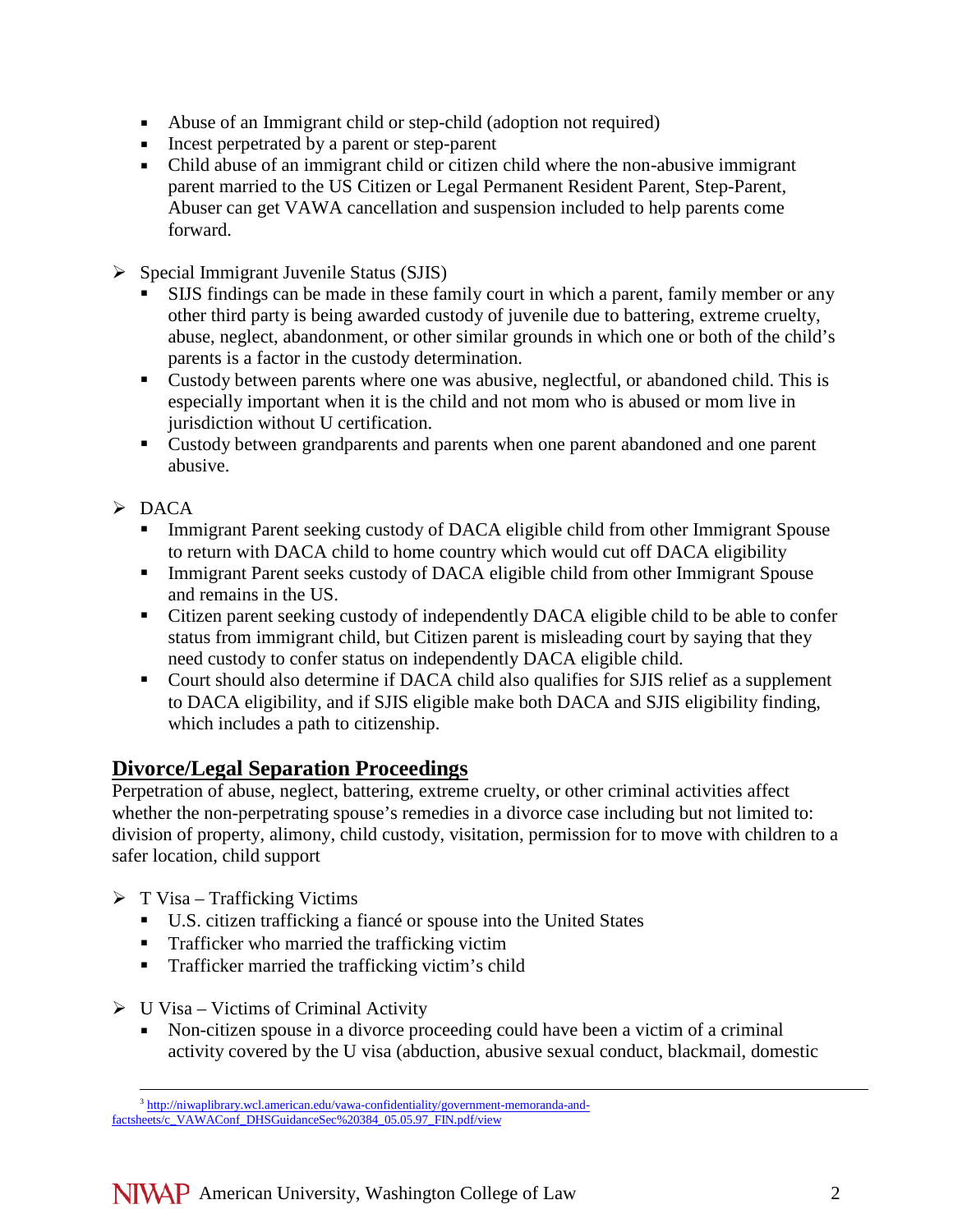violence, extortion, false imprisonment, felonious assault, female genital mutilation, held hostage, incest, involuntary servitude, kidnapping, manslaughter, murder, obstruction of justice, peonage, perjury, prostitution, rape, sexual assault, sexual exploitation, slave trade, torture, sever forms of human trafficking, witness tampering, unlawful criminal restraint, child abuse, and elder abuse) and may have access to legal immigration status

- Spouse with legal immigration status raising the immigration status of an undocumented spouse to gain advantage in the divorce proceeding and the undocumented spouse was a victim of a U visa qualifying criminal activity
- Spouse in a divorce proceeding has threatened the immigrant spouse with deportation to keep the immigrant spouse from testifying about the spouse's criminal activities
- VAWA Self-Petitioners, Cancellation of Removal or Suspension of Deportation Domestic violence perpetrated by U.S. citizen spouse, former spouse, parent, step-parents or U.S. citizen adult child
	- Citizen or lawful permanent resident spouse has refused to file, withdrawn, revoked or is threatening to withdraw or revoke an application for legal immigration status filed on behalf of the immigrant spouse or the immigrant spouse's child
- $\triangleright$  Special Immigrant Juvenile Status (SJIS)
	- SIJS findings can be made in these family court in which a parent, family member or any other third party is being awarded custody of juvenile due to battering, extreme cruelty, abuse, neglect, abandonment, or other similar grounds in which one or both of the child's parents is a factor in the custody determination.
- $\triangleright$  DACA
	- Immigrants who are getting divorced have child who qualifies for DACA independent of parents' status.
	- If purpose of divorce or separation is based on abuse, abandonment, neglect, or other SJIS qualifying action court must determine if DACA child also eligible for SJIS relief as supplement to DACA eligibility, which includes a path to citizenship.
	- If purpose for divorce or separation is VAWA eligible court should determine if DACA child eligible for VAWA relief as supplement to DACA relief.

## **Protection Orders**

- $\triangleright$  T Visa Trafficking Victims
	- Victim seeks a protection order against her trafficker if the relationship between the trafficker and the victim is covered by the state protection domestic violence order statute
	- Victim seeks a sexual assault or anti-harassment protection order against her trafficker
- $\triangleright$  U Visa Victims of Criminal Activity
	- U-visa eligible immigrant victims appear in family court seeking protection orders against their intimate partners, the other parent of their children, parents, children, siblings, extended family members.
	- Victim of elder abuse seeks a protection order against their caretaker if the relationship is covered by the state domestic violence, sexual assault or anti-harassment protection order statutes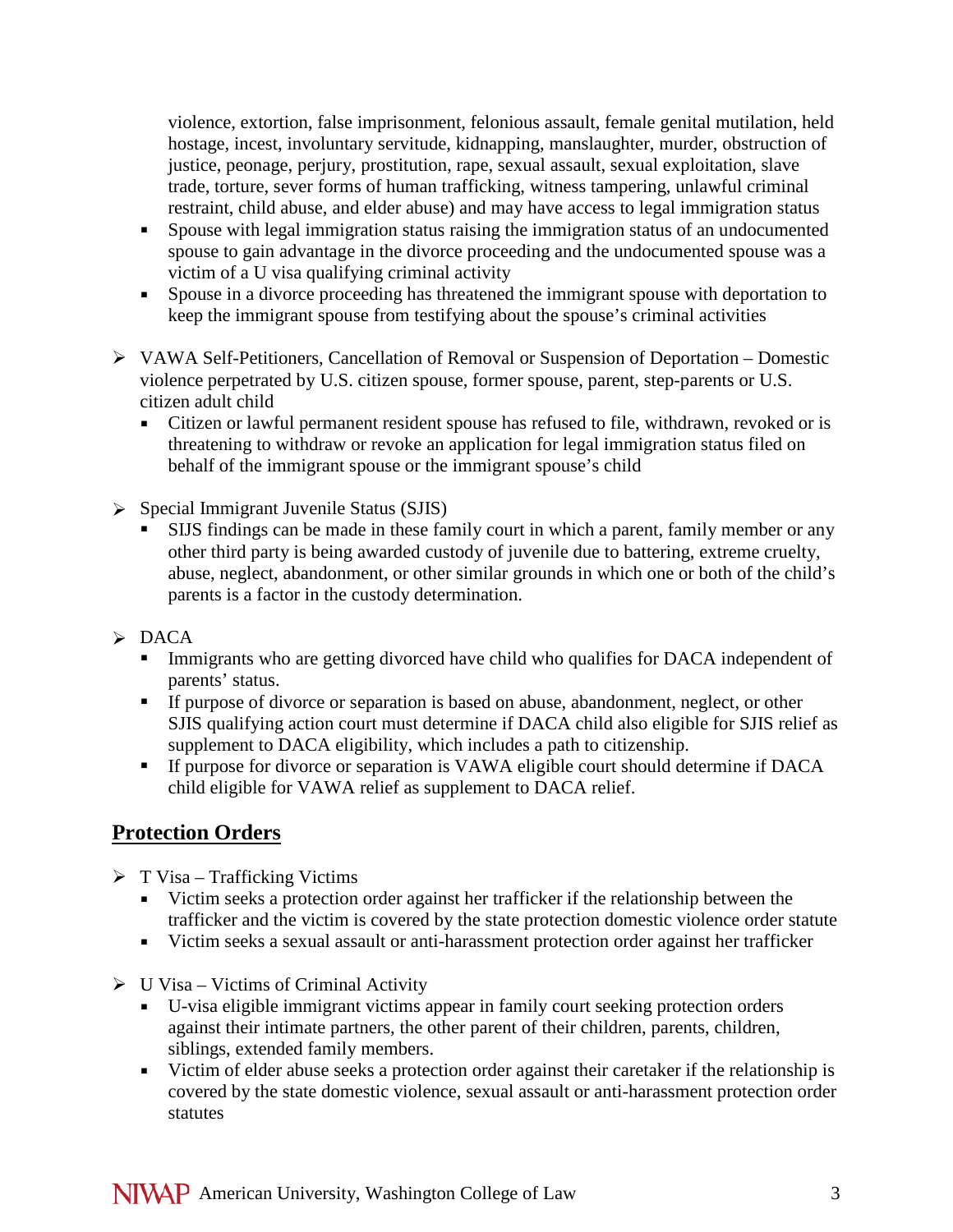- Sexual assault victim seeks a sexual assault protection order against a perpetrator of nonintimate partner sexual assault (e.g. by an employer, teacher, co-worker, classmate, stranger)
- VAWA Self-Petitioners, Cancellation of Removal or Suspension of Deportation Domestic violence perpetrated by U.S. citizen spouse, former spouse, parent, step-parents or U.S. citizen adult child
	- Battered spouse seeks a domestic violence protection order against her current, former or bigamous spouse
	- Elder abuse victim seeks a domestic violence, sexual assault or anti-harassment protection order against their citizen or lawful permanent resident spouse, former spouse or bigamous spouse
	- Elder abuse victim seeks a domestic violence, sexual assault or anti-harassment protection order against their over 21 year old citizen child, son-in-law or daughter-inlaw
	- A U.S. citizen or legal permanent resident stepchild over twenty-one years of age can sponsor their immigrant step-parents if the step-parent/stepchild relationship was formed before the U.S. citizen or legal permanent resident stepchild turn eighteen-years-old.
- Special Immigrant Juvenile Status (SJIS)
	- The jurisdictional basis upon which state courts are authorized under state law to issue protection orders in civil or criminal court cases require findings of that family violence has occurred against a spouse, former spouse, a child or another relationship covered by the state protection order statute. Must be based on findings by the court that a crime or another form of abuse, neglect, battering or harm listed in the state protection order statute has occurred. State courts issuing protection orders in civil or criminal court cases must be authorized and encouraged to enter SIJS findings when the protection order includes custody, visitation, and/or child support orders. The circumstances in which it would be appropriate for a protection order to include SIJS findings include but are not limited to the following:
		- o The child has been abused by one parent and the protection order gives custody to the non-abusive parent
		- o One of the child's parents has abused the other parent; the abuse occurred in the presence of the immigrant child and the court enters findings that such abuse constitutes abuse or neglect of the child; the protection order includes a custody award to the non-abusive parent and protects both the abused parent and the child from ongoing abuse;
		- o An abused child files a protection order against their abusive parent that orders their abusive parent and include provisions about the care or custody of the child;
		- o An under 21-year-old immigrant child files a sexual assault protection order against their sexually abusive parent.
- $\triangleright$  DACA
	- Abused spouse seeking protective order has child with abuser that qualifies for DACA independent of parents' status
	- Abused immigrant seeking protective order has child with abuser that qualifies for DACA independent of parents' status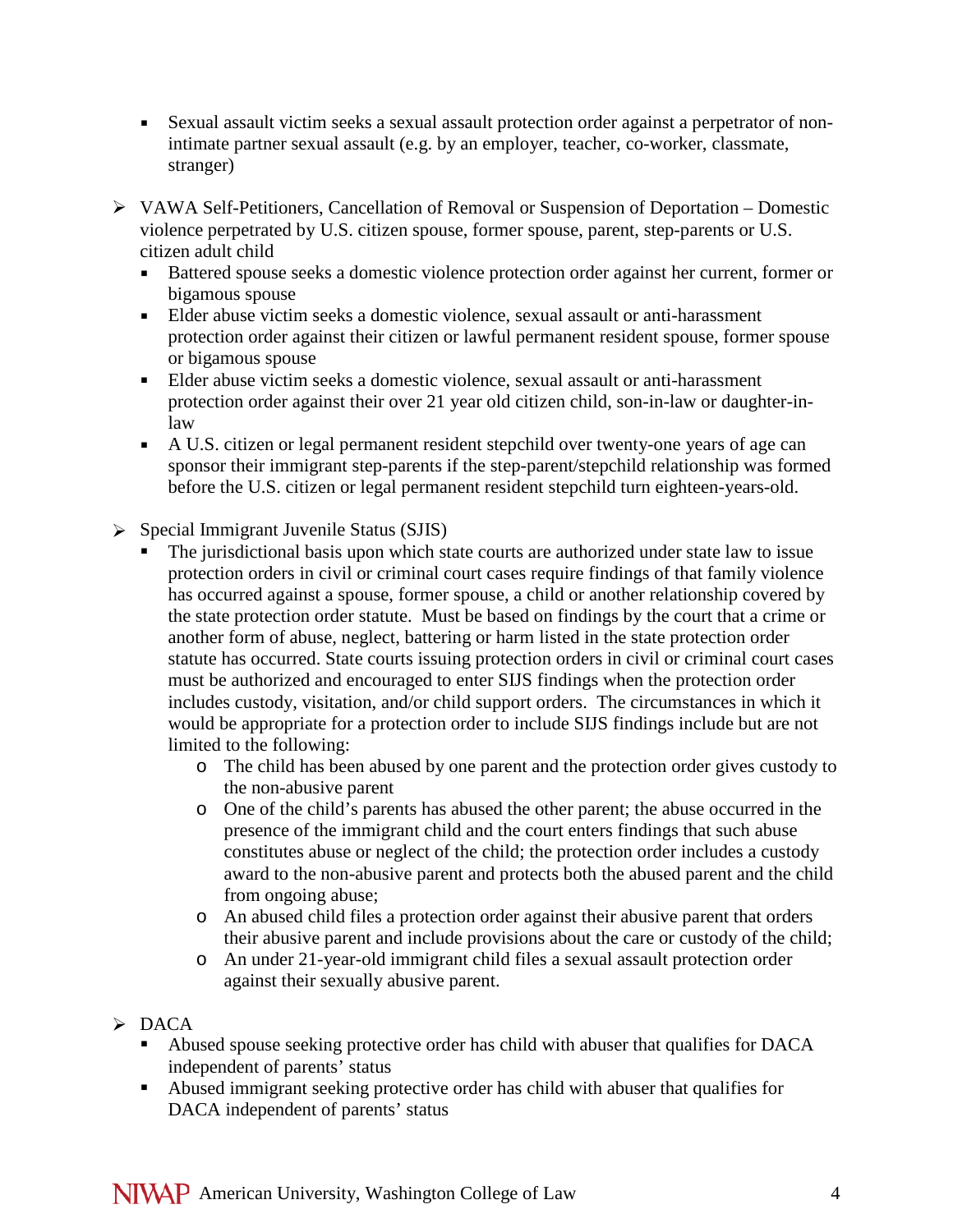■ DACA eligible child seeks protection order from abuser

### **Child Support/Paternity**

- $\triangleright$  T Visa Trafficking Victims
	- Trafficking victim had the traffickers child and comes to court seeking child support
	- Petition to prove the trafficker's paternity for child support purposes
- $\triangleright$  U Visa Victims of Criminal Activity
	- Nanny held hostage by employer and raped and a child is born of the rape and the mother is seeking child support
	- Worker is raped by her employer, the rape resulted in birth of a child and the worker is seeking child support
	- Domestic and dating violence relationships lead to birth of a child when the parents are not married and the custodial parent is seeking child support
	- Spousal abuse in which the perpetrator spouse is not a U.S. citizen or lawful permanent resident and the parties have a child and the custodial parent is seeking child support
	- Rape results in birth of a child and the immigrant rape victim is seeking child support from the rapist
	- Petition to prove that the U visa perpetrator's paternity for child support purposes
- VAWA Self-Petitioners, Cancellation of Removal or Suspension of Deportation Domestic violence perpetrated by U.S. citizen spouse, former spouse, parent, step-parents or U.S. citizen adult child
	- Spouse abuse in which the parties are separated and the battered immigrant parent is seeking child support for their child born of their marriage or adopted by their U.S. citizen or lawful permanent resident spouse
	- Seeking child support for a child born of incest between a child and their U.S, citizen or lawful permanent resident parent or step parent
	- **Petition to prove the spouse, former spouse or incestuous parent's paternity for child** support purposes
- $\triangleright$  Special Immigrant Juvenile Status (SJIS)
	- The most common circumstances in which SIJS findings may be entered in a paternity and child support cases would be cases brought by a custodial parent against a noncustodial parent who has abandoned the immigrant child.
	- This occurs in a number of circumstances including when the natural parent does not recognize the child as their own or when the child was born as the result of rape or incest.
	- In these proceedings the court issues orders establishing paternity, legally recognizing the custodial parent, and awarding child support to that parent needed for care of the child based on the state's child support guidelines. State courts issuing court orders in paternity and child support cases are making findings about custody and determinations about the care of children and should be explicitly included by DHS as state courts authorized to enter SIJS orders in appropriate cases.
- $\triangleright$  DACA
	- **Parent seeking child support from other Parent of child that qualifies for DACA.**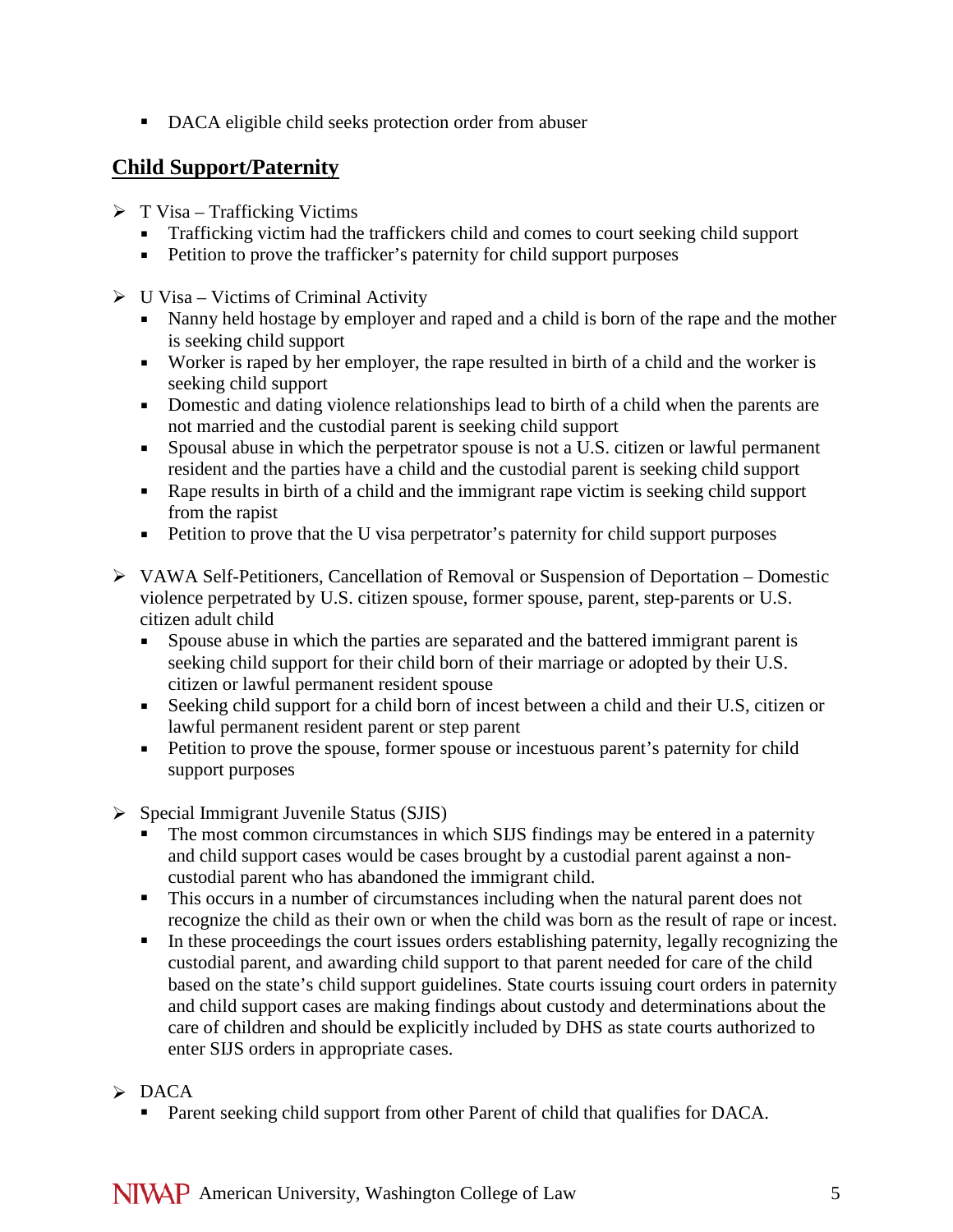## **Termination of Parental Rights**

- $\triangleright$  T Visa Trafficking Victims
	- Parent has sold their child into sex trafficking or forced labor
	- **Trafficking victim's parent sues for termination of parental rights based on the fact that** the parent is a trafficker and can be determined in the best interest of the child that the trafficker parent's right should be terminated.
- $\triangleright$  U Visa Victims of Criminal Activity
	- **Perpetrator has gotten the state to initiate termination of parental rights proceedings** against the custodial parent who has been a victim of criminal activity, often after triggering immigration enforcement proceedings against the immigrant victim parent
	- State has initiated termination of parental rights against an immigrant parent who has been a victim of criminal activity who has been unable to participate in court proceedings because of DHS detention
	- U-Visa crime victim's parent sues for termination of parental rights based on the fact that the parent has committed a U-visa crime and can be determined in the best interest of the child that the perpetrator parent's right should be terminated.
- $\triangleright$  VAWA Self-Petitioners, Cancellation of Removal or Suspension of Deportation Domestic violence perpetrated by U.S. citizen spouse, former spouse, parent, step-parents or U.S. citizen adult child
	- Child has been battered or subject to extreme cruelty by one or both parents and has been placed in termination of parental rights proceedings prior to adoption
	- State has initiated termination of parental rights against an immigrant parent who has been battered or subjected to extreme cruelty and is eligible for relief under VAWA who has been unable to participate in court proceedings because of DHS detention
- $\triangleright$  Special Immigrant Juvenile Status (SJIS)
	- State courts issuing rulings in termination of parental rights proceedings should be authorized and encouraged to include SIJS findings in their court orders when one or both parent's parental rights are terminated due to battering, extreme cruelty, abuse, neglect or abandonment, or other any similar basis under that state law.
- $\triangleright$  DACA
	- Immigrant parent sues to terminate immigrant spouse's parental rights of their child who qualifies for DACA, based on best interest of the child.
	- If termination proceedings based on SJIS eligible actions Court should also determine if DACA child is SJIS eligible. If DACA child can also be eligible for SJIS eligible then court should make SJIS finding so DACA child has path to citizenship.
	- If termination proceedings are based on VAWA eligible criteria then court should make determination on whether child qualifies for VAWA as well as DACA relief.

## **Child Abuse & Neglect and Elder Abuse Proceedings**

 $\triangleright$  T Visa – Trafficking Victims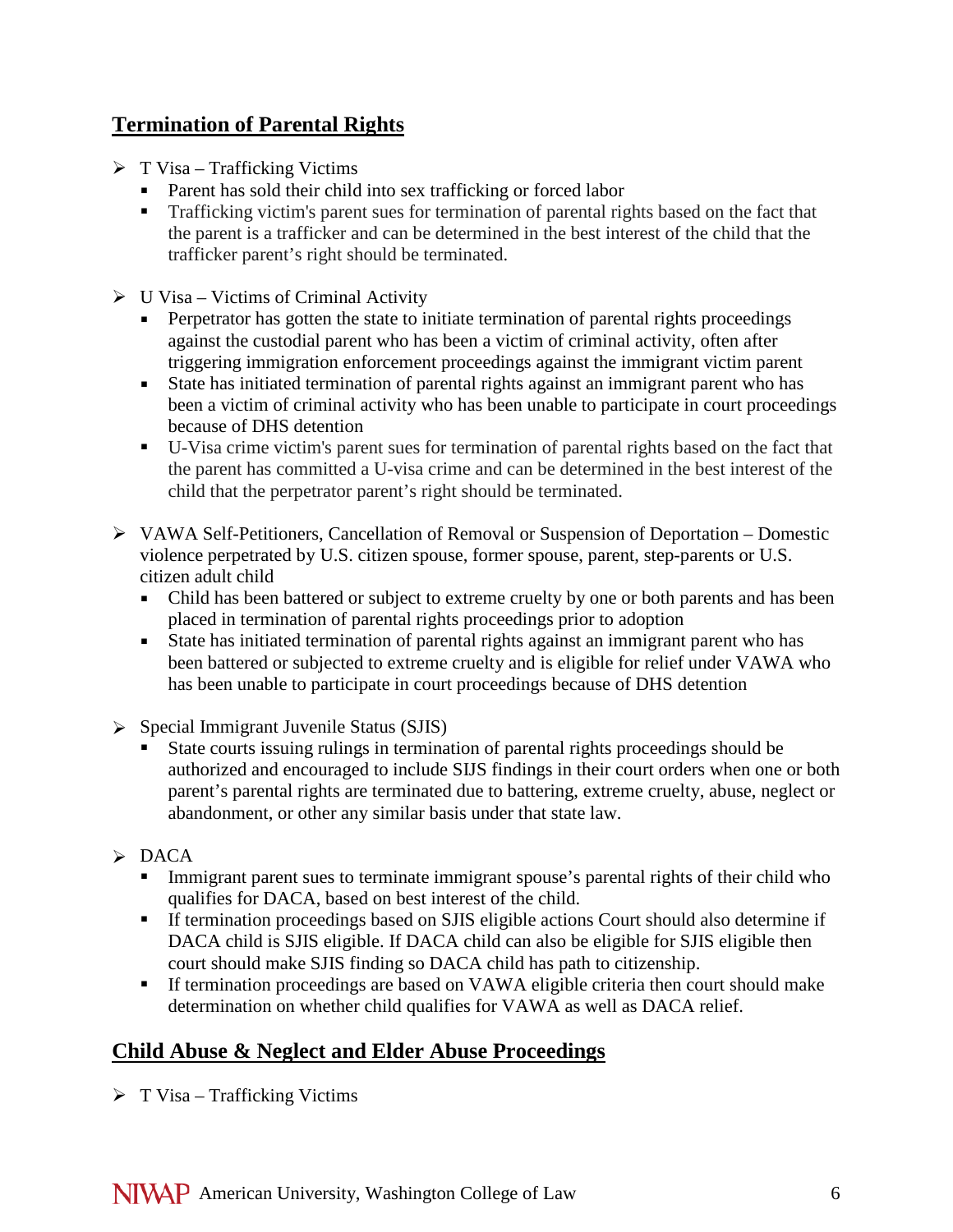- Child trafficking victim is subject of a child abuse or neglect proceeding in which the court is being asked to determine placement of the child
- An under 21 year old parent of a child trafficking victim or an under 21 year old trafficking victim and their child are the subject of a child abuse or neglect proceeding in which the court is being asked to determine placement both the under 21 year old parent and her child
- $\triangleright$  U Visa Victims of Criminal Activity
	- A child, an incapacitated adult or an elder abuse victim who is the subject of a child abuse or neglect or elder abuse proceeding and has been have been a victim of a listed criminal activity by parents, guardian, caregiver, or other person
- VAWA Self-Petitioners, Cancellation of Removal or Suspension of Deportation Domestic violence perpetrated by U.S. citizen spouse, former spouse, parent, step-parents or U.S. citizen adult child
	- A battered immigrant spouse eligible for relief under VAWA could be brought before the court in a child abuse or neglect proceeding in which their perpetrator also abused their child, their parent or their step-parent
- Special Immigrant Juvenile Status (SJIS)
	- In any suit affecting the parent-child relationship state courts make determinations and enter orders regarding the custody and care of children. State courts hearing child abuse and neglect cases are encouraged to use best practices supported by current evidence based research in placing children.
	- **Placements can include kinship care, placement with a non-abusive parent, relative,** family friend, god parent or if no other placements are available foster care. Child abuse and neglect and other dependency proceedings meet the requirements of a dependency proceeding under SIJS and Courts should be authorized and encouraged include SIJS related findings in the court orders issued in these cases.
- $\triangleright$  DACA
	- Child who qualifies for DACA is victim of abuse or neglect from one or both immigrant parents or legal guardian
	- DACA qualifying child who is victim of SJIS eligible abuse, the Court should make determination on whether DACA child eligible for both SJIS and DACA relief.
	- DACA qualifying child who is victim of VAWA eligible abuse, the Court should make determination on whether DACA child also eligible for VAWA relief.

# **Adoption**

- $\triangleright$  T Visa Trafficking Victims
	- U.S. citizen traffickers may seek to adopt immigrant girls and force them into prostitution or labor
	- Child has been rescued from trafficking and put up for adoption
- $\triangleright$  U Visa Victims of Criminal Activity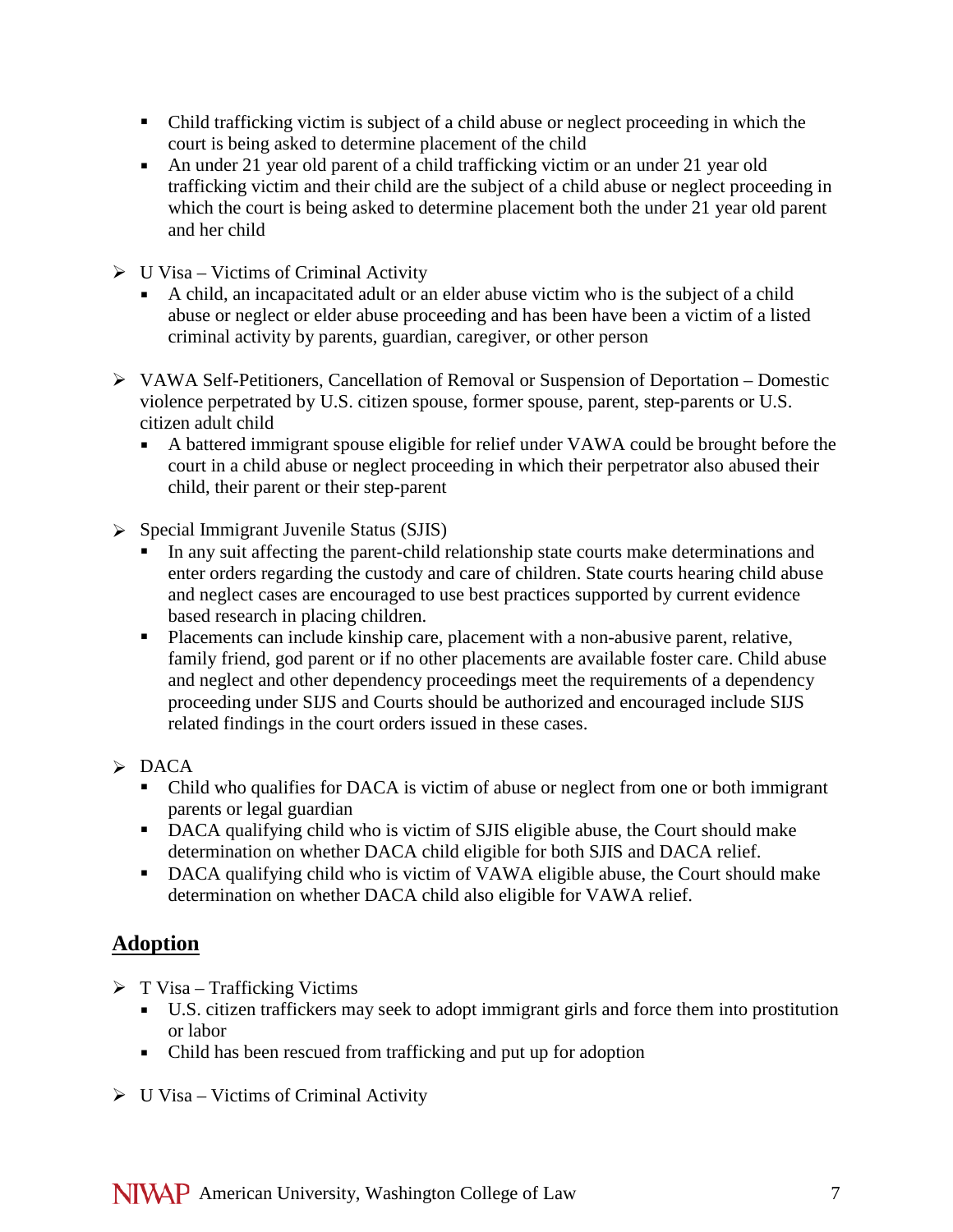- U.S. citizen or lawful permanent resident may seek to adopt immigrant girls and force them into prostitution or labor, or criminal activity
- U visa victim is being adopted and is over age16 so the adopting parents cannot confer immigration status on the child and the U visa would be the immigrant child's option
- U visa victim child is the process of being adopted and the adoption needs to be completed before the child's 16 birthday in order for the child to attain immigration relief through the adoptive parents and they have to have been in the custody of or residing with the adopting parent for at least 2 years
- VAWA Self-Petitioners, Cancellation of Removal or Suspension of Deportation Domestic violence perpetrated by U.S. citizen spouse, former spouse, parent, step-parents or U.S. citizen adult child
	- Child has been taken from parents by the state, now a ward
	- Abused child adopted and is over age16 so the adopting parents cannot confer immigration status on the child and the child was abused by the child's natural parent while under the age of 21 can self-petition despite the adoption
	- Abused child is the process of being adopted and the adoption needs to be completed before the child's 16 birthday in order for the child to attain immigration relief through the adoptive parents, if the child has been battered or subjected to extreme cruelty by the adopting parent or by a family member of the adopting parent residing in the same household the two year residency requirement is waived
- $\triangleright$  Special Immigrant Juvenile Status (SJIS)
	- State court adoption proceedings involve the issuance of court rulings in which the court terminates the parental rights or either or both parents or in which a birth parent voluntarily gives up parental rights and those rights are transferred to another individual.
	- When an immigrant child is being adopted who has been abused, neglected, abandoned, battered or subjected to extreme cruelty or another similar basis under state law the adoption court should be authorized and encouraged to enter SIJS findings.
- $\triangleright$  DACA
	- DACA qualifying child is put up for adoption by immigrant parents or legal guardian

## **Guardianship**

- $\triangleright$  T Visa Trafficking Victims
	- Child trafficking victim who has escaped the trafficker seeks appointment of a guardian
	- A disabled trafficking victim (adult or child) who is incapacitated may need appointment of a guardian
- $\triangleright$  U Visa Victims of Criminal Activity
	- Child victim of criminal activity who has escaped the perpetrator (parent, employer, trafficker or other person) seeks appointment of a guardian
	- A disabled victim of criminal activity (adult or child) who is incapacitated may need appointment of a guardian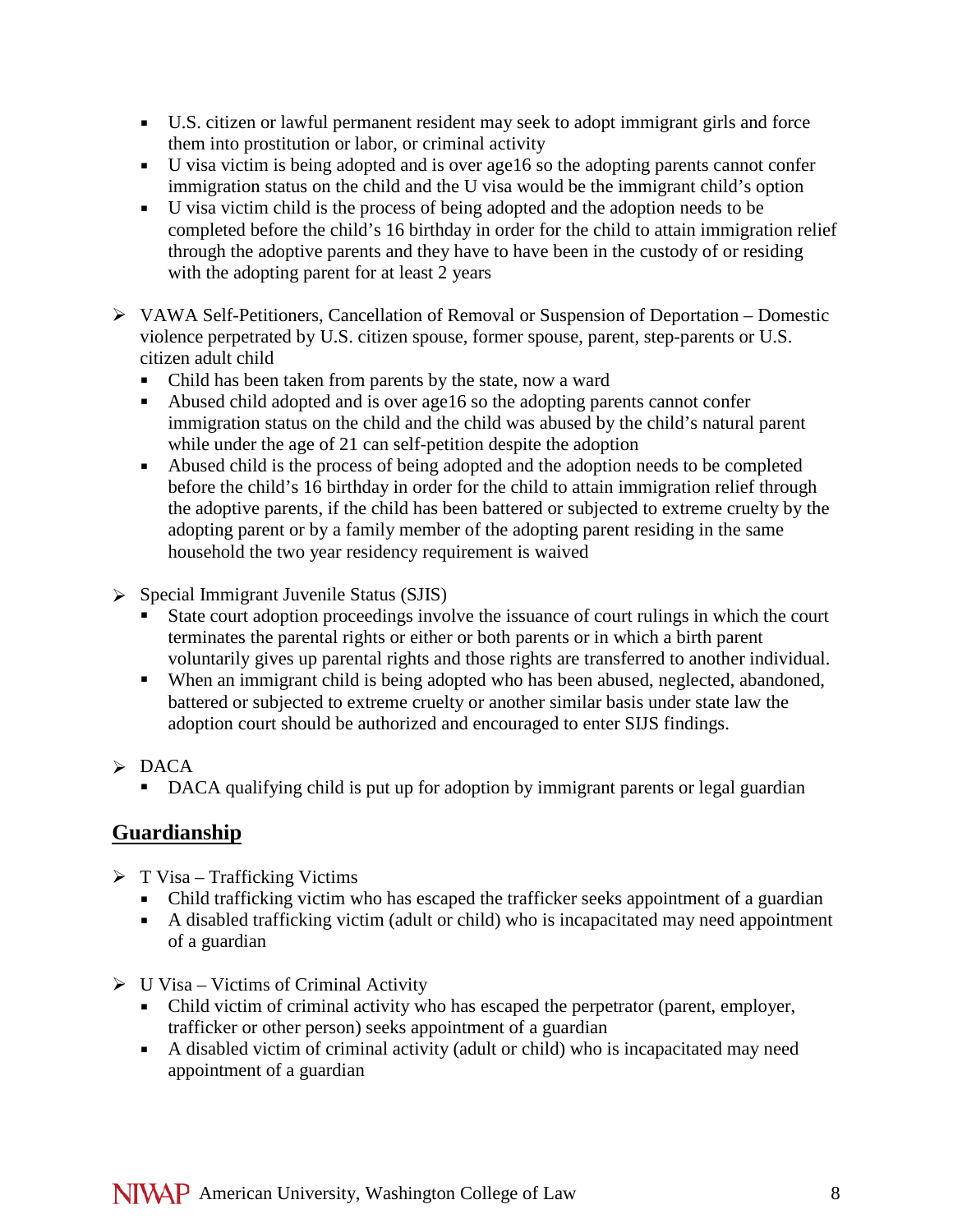- Perpetrator comes to court seeking to have the victim deemed incapacitated which: prevents her from testifying against him, undermines the credibility of her testimony, to exert power and control or coercive control over the victim
- VAWA Self-Petitioners, Cancellation of Removal or Suspension of Deportation Domestic violence perpetrated by U.S. citizen spouse, former spouse, parent, step-parents or U.S. citizen adult child
	- **Perpetrator comes to court seeking to have the victim deemed incapacitated which:** prevents her from testifying against him, undermines the credibility of her testimony, to exert power and control or coercive control over the victim
- $\triangleright$  Special Immigrant Juvenile Status (SJIS)
	- State courts issuing court orders in guardianship proceedings should be authorized and encouraged to issue SIJS findings when the juvenile who is the subject of the guardianship proceeding has been abused, neglected, battered, subjected to extreme cruelty or abandoned.

#### $\triangleright$  DACA

- DACA qualifying child deemed incapacitated and requires guardian.
- If DACA eligible child needs guardian based on SJIS criteria, judges should determine if DACA child is eligible for both DACA and SJIS relief, which can lead to a path to citizenship.
- If DACA eligible child needs guardian based on VAWA criteria, judges should determine if child eligible for both DACA and VAWA relief.

## **Juvenile Delinquency Proceedings**

- $\triangleright$  T Visa Trafficking Victims
	- Child defendant has been a victim of sex or labor trafficking
	- **Parent of the child has been a victim of a severe form of human trafficking and the** trafficking has contributed to the child's alleged delinquency
- $\triangleright$  U Visa Victims of Criminal Activity
	- Child defendant has been a victim of a U visa criminal activity
	- **Parent of the child has been a victim of a U visa criminal activity that has contributed to** the child's alleged delinquency
	- Child defendant who is a runaway due to abuse, abandonment, incest, sexual assault or other U visa crime
- VAWA Self-Petitioners, Cancellation of Removal or Suspension of Deportation Domestic violence perpetrated by U.S. citizen spouse, former spouse, parent, step-parents or U.S. citizen adult child
	- Child defendant has been abused by parent, step-parent, spouse, former spouse, bigamist spouse and is eligible for VAWA immigration relief
- $\triangleright$  Special Immigrant Juvenile Status (SJIS)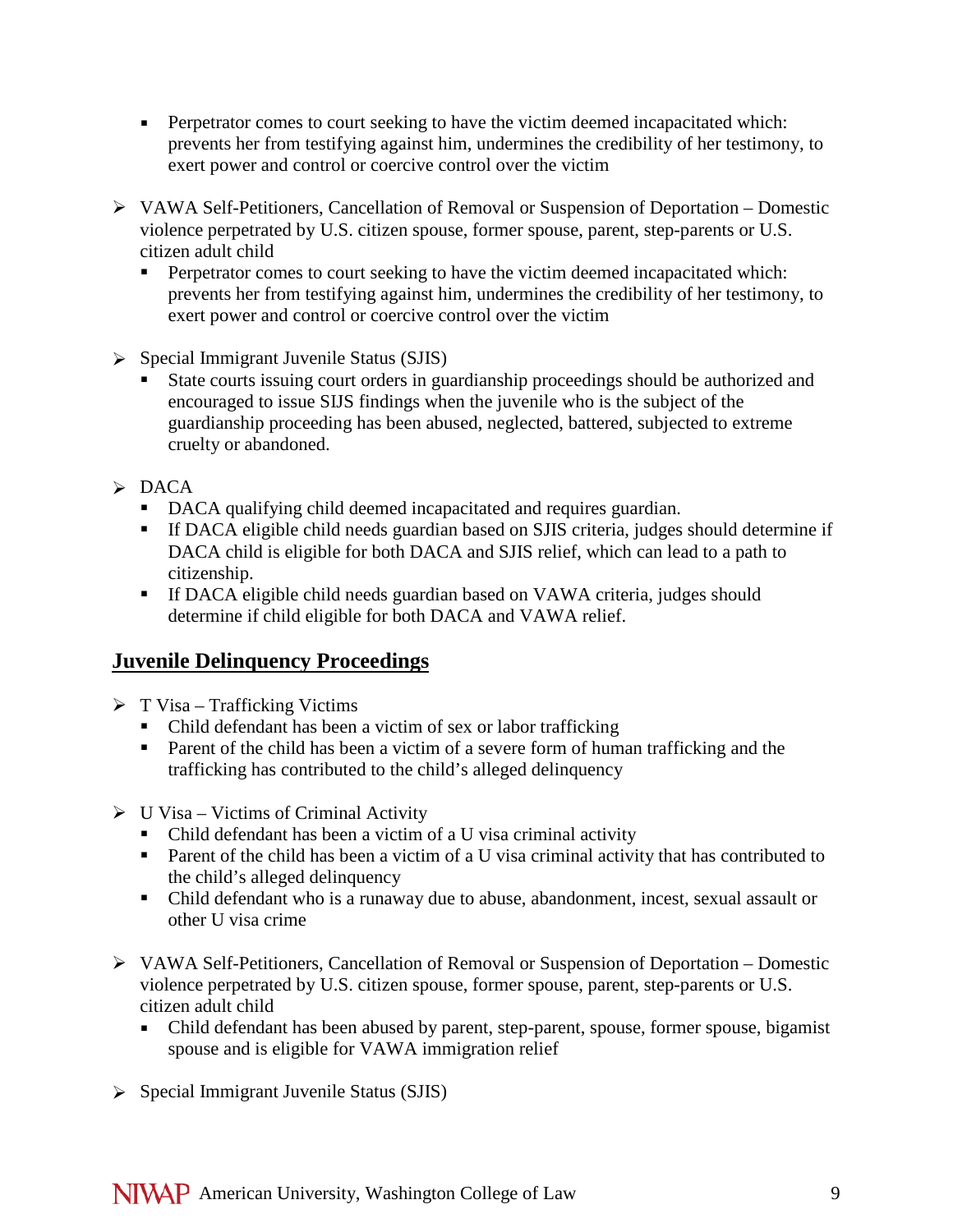State courts in juvenile delinquency proceedings should be authorized to issue SIJS findings when the court issues orders confining juveniles to state juvenile detention centers, boot camps, or other forms of supervision in which the state is responsible for the care and custody of the juvenile. This can include placement of delinquent children under the custody of probation departments, foster care and other state agencies.<sup>[4](#page-9-0)</sup> Experiencing child abuse, battering, extreme cruelty, being neglected or being abandoned are traumatic events that have profound effects on child development and contributes to juvenile delinquency.<sup>[5](#page-9-1)</sup>

 $\triangleright$  DACA

 Child defendant is an immigrant child who qualifies for DACA if not a felony, significant misdemeanor, DACA eligible child does not have three or more misdemeanor convictions, and does not pose a threat to national security<sup>[6](#page-9-2)</sup>.

#### **Criminal Proceedings**

- $\triangleright$  T Visa- Trafficking Victims
	- **Trafficker is brought up on criminal proceedings**
- $\triangleright$  U Visa Victims of Criminal Activity
	- If an immigrant has been a victim of one of the qualifying crimes or has witnessed it:
		- o Abduction
		- o Abusive Sexual Contact
		- o Blackmail
		- o Domestic Violence (including if the perpetrator was not the spouse of the victim)
		- o Extortion
		- o False Imprisonment
		- o Felonious Assault
		- o Female Genital Mutilation
		- o Being Held Hostage
		- o Incest
		- o Involuntary Servitude
		- o Kidnapping
		- o Manslaughter (for the immediate family of the victim)
		- o Murder (for the immediate family of the victim)
		- o Obstruction of Justice
		- o Peonage
		- o Perjury
		- o Prostitution
		- o Rape

<span id="page-9-0"></span> <sup>4</sup> Angie Junck, *Special Immigrant Juvenile Status: Relief for Neglected, Abused and Abandoned Undocumented Children*, JUV. & Fam. L. 48, 55<br><sup>5</sup> Ajay Chaudry, Randolph Capps, Juan Pedroza, Roberts Santos, Rosa Maria Castaneda, Roberts Santos & Molly M. Scott.

<span id="page-9-1"></span>*Facing Our Future, Children in the Aftermath of Immigration Enforcement*, (The Urban Institute, February 02, 2010), *available at* http:www.urban.org/publication. <sup>6</sup> Fragomen, *"Flowchart for Determining Eligibility for Deferred Action for Childhood Arrivals (DACA)"* available at

<span id="page-9-2"></span><http://www2.nycbar.org/citybarjusticecenter/pdf/DACA/DACA%20Eligibility%20Flowchart.pdf>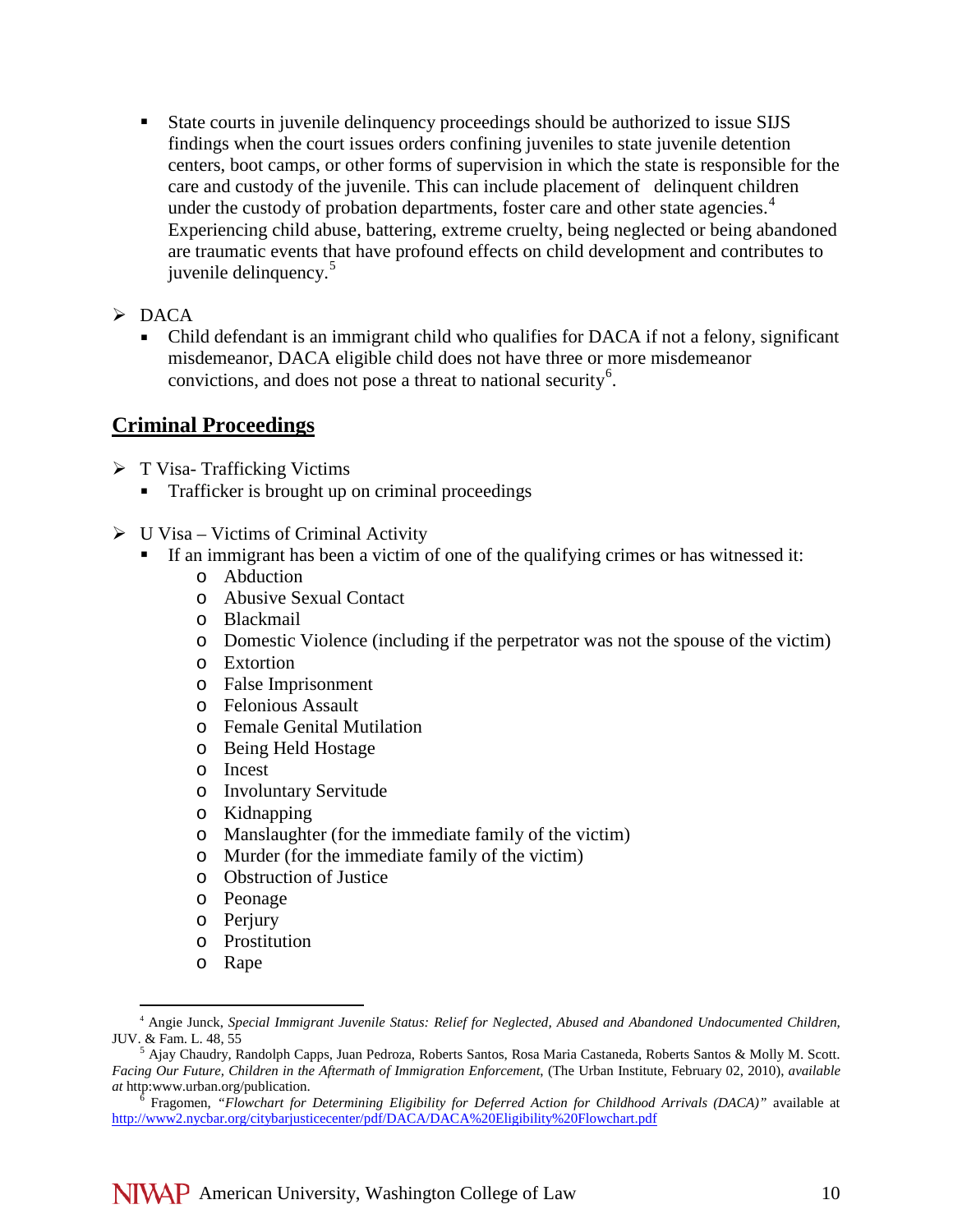- o Sexual Assault
- o Sexual Exploitation
- o Slave Trade
- o Torture
- o Severe Forms of Human Trafficking (potentially qualified for a T visa)
- o Witness Tampering
- o Unlawful Criminal Restraint
- o Child Abuse
- o Elder Abuse
- Also includes attempt, conspiracy, or solicitation to commit any of the above, and other related, crimes.
- VAWA Self-Petitioners, Cancellation of Removal or Suspension of Deportation Domestic violence perpetrated by U.S. citizen spouse, former spouse, parent, step-parents or U.S. citizen adult child
	- Spouse who abused VAWA victim brought up on criminal charges
- $\triangleright$  Special Immigrant Juvenile Status (SJIS)
	- State criminal courts issue orders, findings and have jury verdicts returned in a broad range of criminal court cases in which crimes are perpetrated against children. When these crimes are perpetrated by one or both of the child's parents and the child is an immigrant criminal courts should be authorized and encouraged to issue SIJS findings.
- $\triangleright$  DACA
	- Child defendant is an immigrant child who qualifies for DACA if not a felony, significant misdemeanor, DACA eligible child does not have three or more misdemeanor convictions, and does not pose a threat to national security<sup>[7](#page-10-0)</sup>.

## **Palimony Proceedings**

- $\triangleright$  T Visa Trafficking Victims
	- U.S. citizen fiancé who brings in a non-citizen fiancé, does not marry her, and holds her hostage
- $\triangleright$  U Visa Criminal activity victims
	- U.S. citizen fiancé who brings in a non-citizen fiancé, does not marry her, and holds her hostage
- $\triangleright$  VAWA Self-Petitioners, Cancellation of Removal or Suspension of Deportation Domestic violence perpetrated by U.S. citizen spouse, former spouse, parent, step-parents or U.S. citizen adult child
	- VAWA victim sues significant other for palimony

<span id="page-10-0"></span> <sup>7</sup> Fragomen, *"Flowchart for Determining Eligibility for Deferred Action for Childhood Arrivals (DACA)"* available at <http://www2.nycbar.org/citybarjusticecenter/pdf/DACA/DACA%20Eligibility%20Flowchart.pdf>